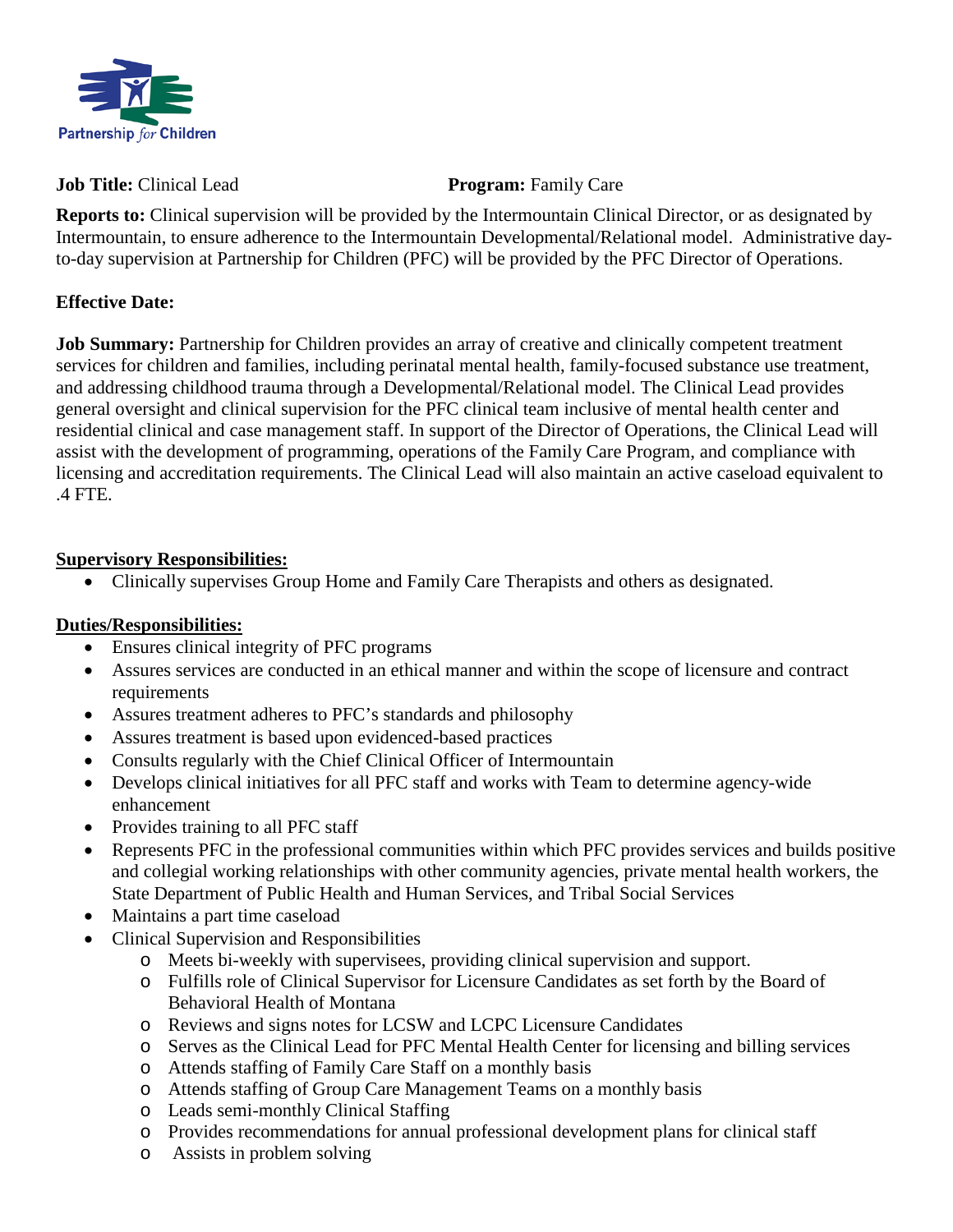- o Available for consultation and crisis management
- o Acts as a consultant to other therapists, inside and outside of the agency, on PFC cases
- Training and Program Enhancement
	- o Provides input and support in agency planning
	- o Works with the Chief Clinical Officer to assure that clinical policies and procedures are current, relevant and ethical across all PFC programs
	- o Provides specific content training to PFC staff and varied audiences outside of the agency.
	- o Develops, provides and coordinates staff trainings and opportunities
	- o Considers new clinical programs to enhance treatment
	- o Stays up-to-date on current research and best practice recommendations pertinent to work with families and children who have experienced significant childhood trauma
- Team Leadership
	- o Contributes to clinical staffs' evaluations
	- o Assists in designing and facilitating training and teambuilding for annual staff retreat
	- o Meets weekly with Director of Operations
	- o Assists in program development, planning and implementation
- Quality Assurance
	- o Works with Director of Operations to develop quality improvement plan for all PFC programs
		- Develops and refines outcome measurements
		- Helps to evaluate program effectiveness
		- Assists in producing annual QA report to Board, Licensing and Staff
- Admissions and Census
	- o Helps to promote PFC's services to ensure healthy census in PFC programs
		- Communicates target populations and services to potential referral sources
			- Establishes and maintains working relationships with referring agency personnel
- Operates within the philosophical and administrative guidelines of the Corporation.
- Understands and contributes to the development of, and follows all applicable Corporate Policy, Licensing Requirements, Contract Requirements, Federal and State Laws and generally accepted professional practices
- Operates in the best interests of the children and families in care
- Works respectfully and considerately with others
- Exercises sound judgment and uses relevant information in making program and case decisions
- Respectfully supports all staff of the PFC

# **Required Skills/Abilities:**

- Strong clinical, supervisory and leadership skills
- Ability to successfully mentor and train new therapist
- Develop a clinical program improvement plan, inculcate into the culture, and evaluate its effectiveness
- Possesses cultural awareness and a working knowledge of best practices when working with culturally and economically diverse populations in the communities within which PFC works
- Possesses solid moral character
- Excellent verbal and written communication skills
- Excellent interpersonal skills
- Excellent organizational skills and attention to detail
- Excellent time management skills with a proven ability to meet deadlines
- Strong analytical and problem-solving skills
- Ability to prioritize tasks and to delegate them when appropriate